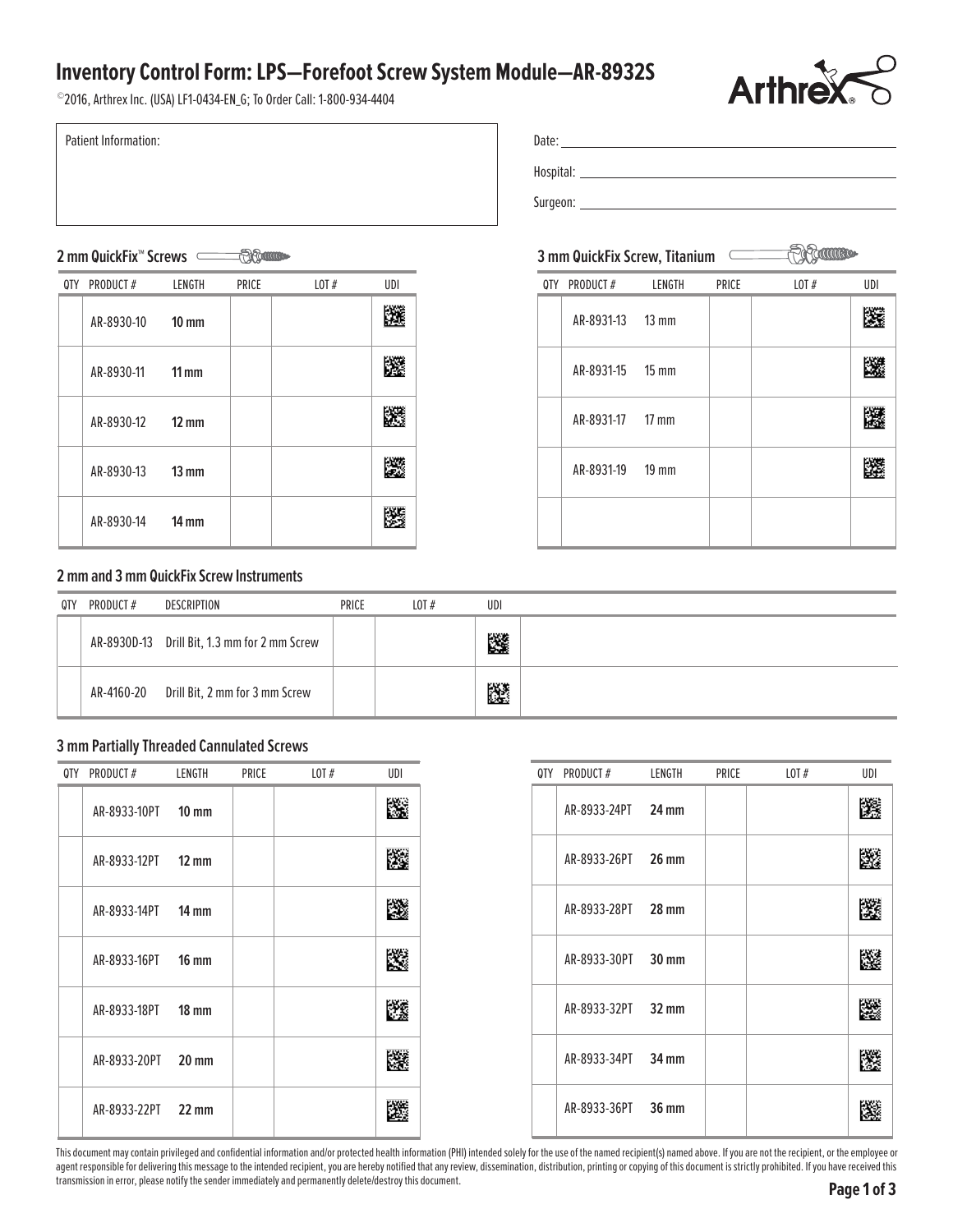## **Inventory Control Form: LPS—Forefoot Screw System Module—AR-8932S**



©2016, Arthrex Inc. (USA) LF1-0434-EN\_G; To Order Call: 1-800-934-4404

| Date:     |
|-----------|
| Hospital: |

Surgeon:

#### **Disposables**

Patient Information:

| 0TY | PRODUCT# | DESCRIPTION                                                | PRICE | LOT $#$ | UDI |  |
|-----|----------|------------------------------------------------------------|-------|---------|-----|--|
|     |          | AR-8932K Guidewire w/Trocar Tip .045" (1.1 mm)             |       |         | 躖   |  |
|     |          | AR-13240K Guidewire, w/Trocar Tip .034" (.86 mm)           |       |         | 圈   |  |
|     |          | AR-13240KT Guidewire w/Trocar Tip threaded, .034" (.86 mm) |       |         | 躖   |  |

#### **3 mm Partially Threaded Instruments**

| 0TY | PRODUCT#   | DESCRIPTION                                           | PRICE | LOT $#$ | UDI |  |
|-----|------------|-------------------------------------------------------|-------|---------|-----|--|
|     |            | AR-8933-20C Drill Bit, cannulated, 2 mm               |       |         | 鐆   |  |
|     | AR-8933G   | Drill Guide, 1.1 mm/2 mm                              |       |         | 飂   |  |
|     | AR-8932-30 | Depth Device/Countersink/<br>Guidewire .045" (1.1 mm) |       |         | 躚   |  |
|     | AR-8933D   | Driver, cannulated, 2.5 mm Hex                        |       |         | 躩   |  |
|     | AR-8930G   | Depth Guide (for 3 mm QuickFix Screw)                 |       |         | 躚   |  |

#### **2.3 mm Lag Screws, Cannulated With**

| QTY PRODUCT#  | LENGTH            | PRICE | LOT $#$ | UDI | 0TY | PRODUCT#      | LENGTH          | PRICE | LOT# | UDI |
|---------------|-------------------|-------|---------|-----|-----|---------------|-----------------|-------|------|-----|
| AR-13120T-10C | $10 \, \text{mm}$ |       |         | 飂   |     | AR-13120T-20C | $20 \text{ mm}$ |       |      | 圈   |
| AR-13120T-12C | $12 \text{ mm}$   |       |         | 灐   |     | AR-13120T-22C | $22 \text{ mm}$ |       |      | 鐆   |
| AR-13120T-14C | $14 \text{ mm}$   |       |         | 鐆   |     | AR-13120T-24C | $24 \text{ mm}$ |       |      | 隧   |
| AR-13120T-16C | $16 \text{ mm}$   |       |         | 飂   |     | AR-13120T-26C | $26 \text{ mm}$ |       |      | 圏   |
| AR-13120T-18C | $18 \text{ mm}$   |       |         | 躖   |     | AR-13120T-28C | $28 \text{ mm}$ |       |      | 隱   |
|               |                   |       |         |     |     | AR-13120T-30C | $30 \text{ mm}$ |       |      | 蹘   |

| 0TY | PRODUCT#            | LENGTH          | PRICE | LOT# | UDI |
|-----|---------------------|-----------------|-------|------|-----|
|     | AR-13120T-20C       | 20 mm           |       |      |     |
|     | AR-13120T-22C 22 mm |                 |       |      |     |
|     | AR-13120T-24C 24 mm |                 |       |      |     |
|     | AR-13120T-26C       | 26 mm           |       |      |     |
|     | AR-13120T-28C 28 mm |                 |       |      |     |
|     | AR-13120T-30C       | $30 \text{ mm}$ |       |      |     |

This document may contain privileged and confidential information and/or protected health information (PHI) intended solely for the use of the named recipient(s) named above. If you are not the recipient, or the employee o agent responsible for delivering this message to the intended recipient, you are hereby notified that any review, dissemination, distribution, printing or copying of this document is strictly prohibited. If you have receiv transmission in error, please notify the sender immediately and permanently delete/destroy this document.